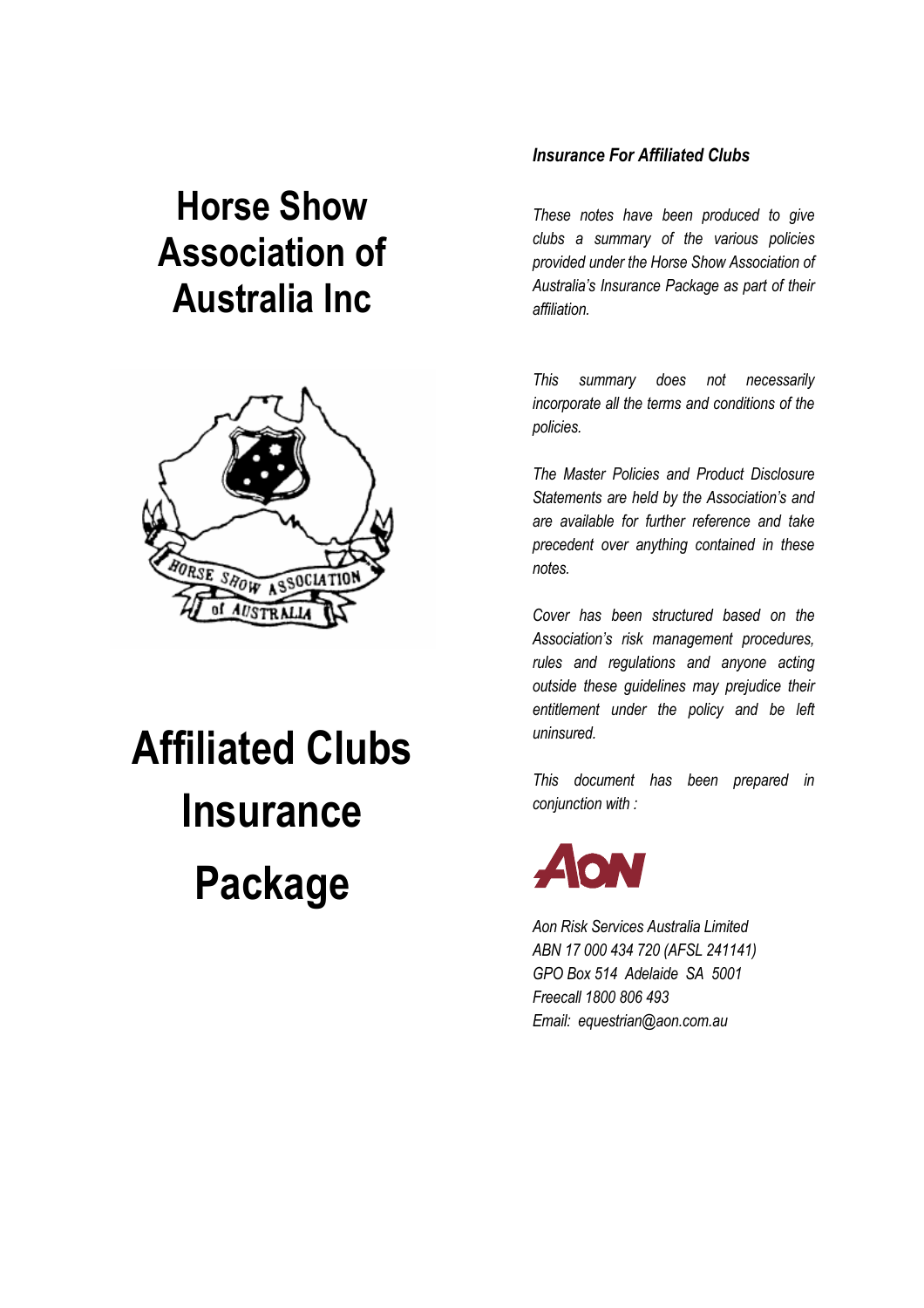

### **EQUINE LIABILITY (PUBLIC & PRODUCTS LIABILITY INSURANCE)**

### **What and who does the policy cover ?**

This policy covers any legal liability arising from your club, members, officials, property owners, work experience students, directors, partners, employees and voluntary workers alleged negligence for accidents causing bodily injury (including death) to, or damage to property of, third parties.

Legal liability means that if a judgement is, or could be made against your club (or any member of your club who was acting on behalf of your club at the time of the accident) by an Australian Court of Law, then the policy will pay up to the indemnity of the policy.

Just because you feel morally liable does not necessarily mean that, in a Court of Law , you would be legally liable. It is therefore essential that all incidents that could give rise to a claim must be advised to Aon as soon as possible.

The Policy includes cover for the following:

- Fund raising and/or social activities
- Third party property owners (for claims against the property owner due to your activities carried out on their land)
- Participation risk (If a participant is injured and sues for personal injury)
- Property in your care custody or control (If you have goods, property or horses entrusted to you and are held liable for damages)
- Products liability including goods sold (This relates to the products that you sell i.e. food or beverages)
- Overseas visits (To cover temporary visits anywhere in the World)
- First aid treatment (The liability arising out of first aid treatment)
- Tuition / coaching (instruction provided by coaching staff)
- Member to member (for claims made against a member by a member)

### **When does the policy cover you ?**

The policy provides cover whilst you are undertaking the following activities.

- Competitions, displays, exhibitions and performances
- Training, practice sessions, rally days or official functions
- Travelling to or from any of the above
- Social or administrative activities

Warranted they are authorised, sanctioned or under the control of Horse Show Association of Australia.

### **What is the Sum Insured ?**

General Liability –

| What are some of the Major Exclusions     |                                                                                        |  |  |
|-------------------------------------------|----------------------------------------------------------------------------------------|--|--|
|                                           | Lloyds of London                                                                       |  |  |
| $Insurer -$                               |                                                                                        |  |  |
| Excess-<br>\$<br>2.500                    | each and every claim                                                                   |  |  |
| Care, Custody & Control-<br>\$<br>100,000 | in respect of any one claim                                                            |  |  |
| Products Liability -<br>\$10,000,000      | in the aggregate during the period of this<br>insurance.                               |  |  |
| \$10,000,000                              | in respect of any one occurrence or series<br>of occurrences arising out of one event. |  |  |

- Damage to property owned by the Insured.
- Damage to Insured's products arising out of such products or any part of such products.
- Bodily injury or property damage arising out of deliberate acts or omission of the Insured
- Bodily injury or property damage arising out of war or terrorism
- Claims arising out of the ownership and/or use of mechanical bulls and/or mechanical horses
- Bodily injury and/or property damage arising out of riding lessons/tuition for non-members

### **What do I do in the event of a claim ?**

### *"DO NOT UNDER ANY CIRCUMSTANCE ADMIT LIABILITY "*

If you do then our insurer could void the policy on the basis that our legal defence has been jeopardised because liability was incorrectly admitted.

Contact Aon Risk Services Australia Limited to obtain an incident report form.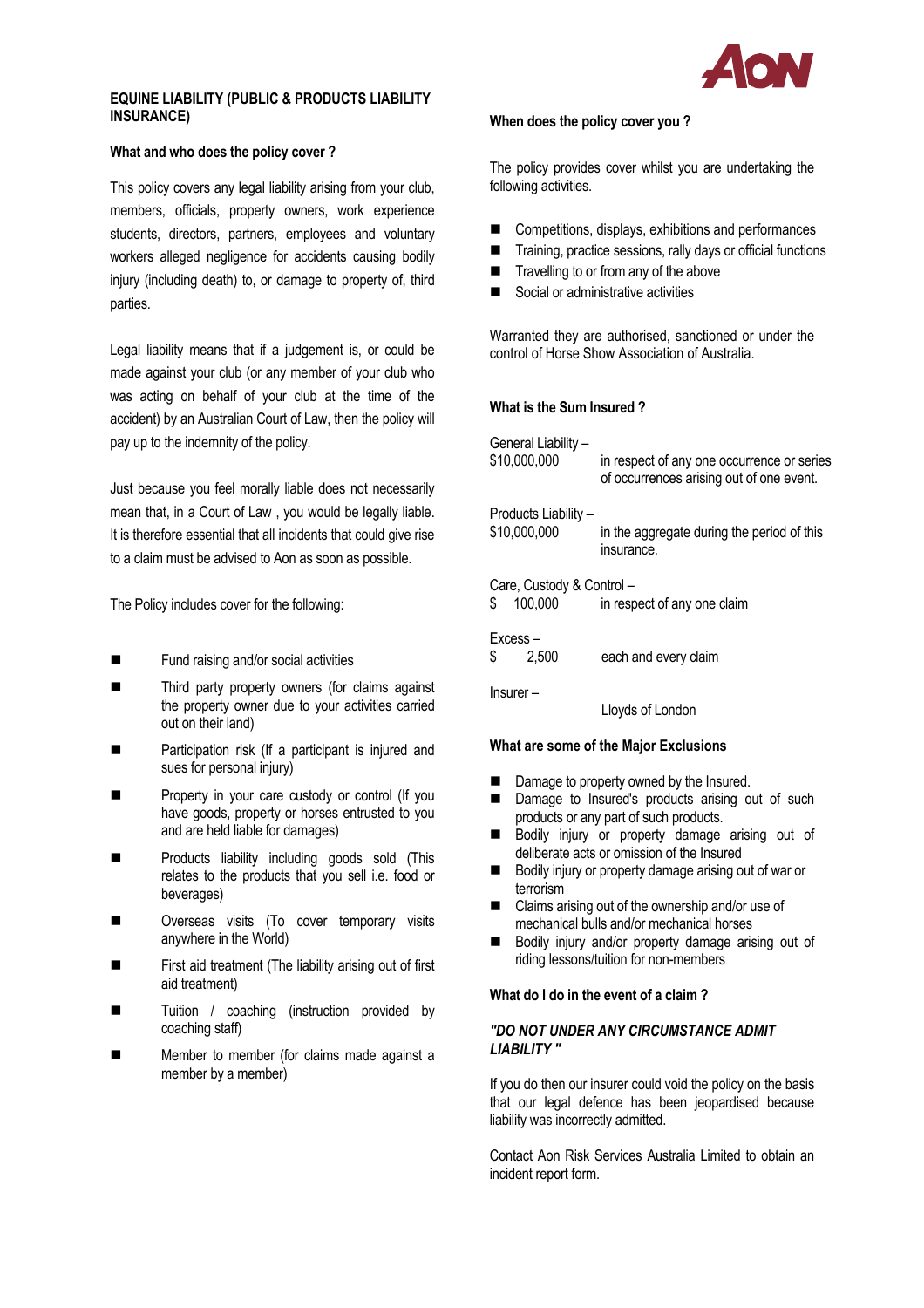

### **ASSOCIATION'S LIABILITY**

### **What does the Association Liability policy cover?**

The policy is a combination of Professional Indemnity and Directors' & Officers' Liability Insurance, designed to meet the needs of "not-for-profit" associations.

Each section of this policy includes defence costs as well as compensation payable to the claimant (i.e. a third party) following an allegation of a "wrongful act" by you in the course of your professional duty.

### **Professional Indemnity**

This section provides protection to the association, office bearers and employees, for claims arising from any advice given to third parties.

### **Office Bearers**

This section provides personal protection to all office bearers for claims arising from wrongful acts, committed whilst representing their association.

### **Fidelity**

This section provides protection for loss of money (limit \$10,000) due to dishonesty of an office bearer in the conduct of the Association's professional duty. Subject to conditions.

### **Entity Insurance**

This section provides protection to the Association itself where the Association becomes legally liable for claims not covered under other sections of the policy. This is a key area of coverage for all associations.

### **What is a "Claims Made" policy?**

This policy is arranged on a "claims made" basis. Under a "claims made" policy, any new claim being made against you or incident which may give rise to a claim must be lodged under today's policy, not the policy in place when the alleged mistake or event occurred.

 For example: If you let your policy expire on 31 October 2005 and do not effect a new policy, and 6 weeks later a claim is made against you for the work performed by you prior to 31 October 2005 (or at any time in the past), you will have no current policy to respond to that claim. All cover under each year's policy ceases absolutely on the expiry date.

 Each new policy should have unlimited retroactive cover which will mean that once you have effected a new policy, any of the past work performed by you will be protected by that new policy, should a claim arise against you.

 It is vitally important therefore that any new claim or complaint that comes to your attention is properly notified to your current insurer during the current policy (and definitely before it expires).

### **What is a "Wrongful Act" under the policy?**

- A "Wrongful Act" is defined as:
- (i) in respect of Professional Indemnity Insurance any act, error, misstatement, misleading statement or omission by the Insured in the course of rendering (or failure to render) services or advice.
- (ii) in respect of Office Bearers, Entity Insurance and Fidelity Insurance, any actual or alleged breach of duty, breach of trust, neglect, error, misstatement, misleading statement, omission, breach of warranty of authority or other act wrongly committed or attempted by any Office Bearer in the discharge of their duties in their capacity as Office Bearer of the Association, or any matter claimed against them solely by reason of serving the Association."

### **What Extensions to the policy are included?**

The following extensions are automatically covered by this policy.

- **Defamation**
- **Trade Practices and Related Legislation**
- **Exercise Continuous Cover**
- Extended Reporting Period
- One Automatic Reinstatement of Professional Indemnity Insurance Limit of Indemnity
- Advance Payment of Defence Costs
- **Employment Practices Liability**
- Trusteeship (excess of any other Trustee Policy)<br>■ Spousal Liability
- Spousal Liability
- Occupational Health & Safety<br>■ Outside Directorshins
- Outside Directorships
- Breach of Confidentiality
- **Loss of Documents**
- Dishonesty of Office Bearers
- Attendance at Enquiries
- Breach of Copyright<br>■ Legal Representation
- Legal Representation Costs<br>■ Automatic Run-off Liability fo
- Automatic Run-off Liability for Office Bearers<br>■ Joint Venture
- **Deal** Joint Venture<br> **Committees**
- **Committees**
- **Estate**
- $\blacksquare$  Fidelity up to \$10,000
- Taxation Investigation up to \$10,000
- Fines and Penalties up to \$100,000

### **What is the Sum Insured ?**

Professional Indemnity –

| \$1,000,000 | any one claim and |
|-------------|-------------------|
| \$2,000,000 | in the aggregate  |

Office Bearers, Association Reimbursement and Entity Insurance – \$1,000,000 any one claim and in the aggregate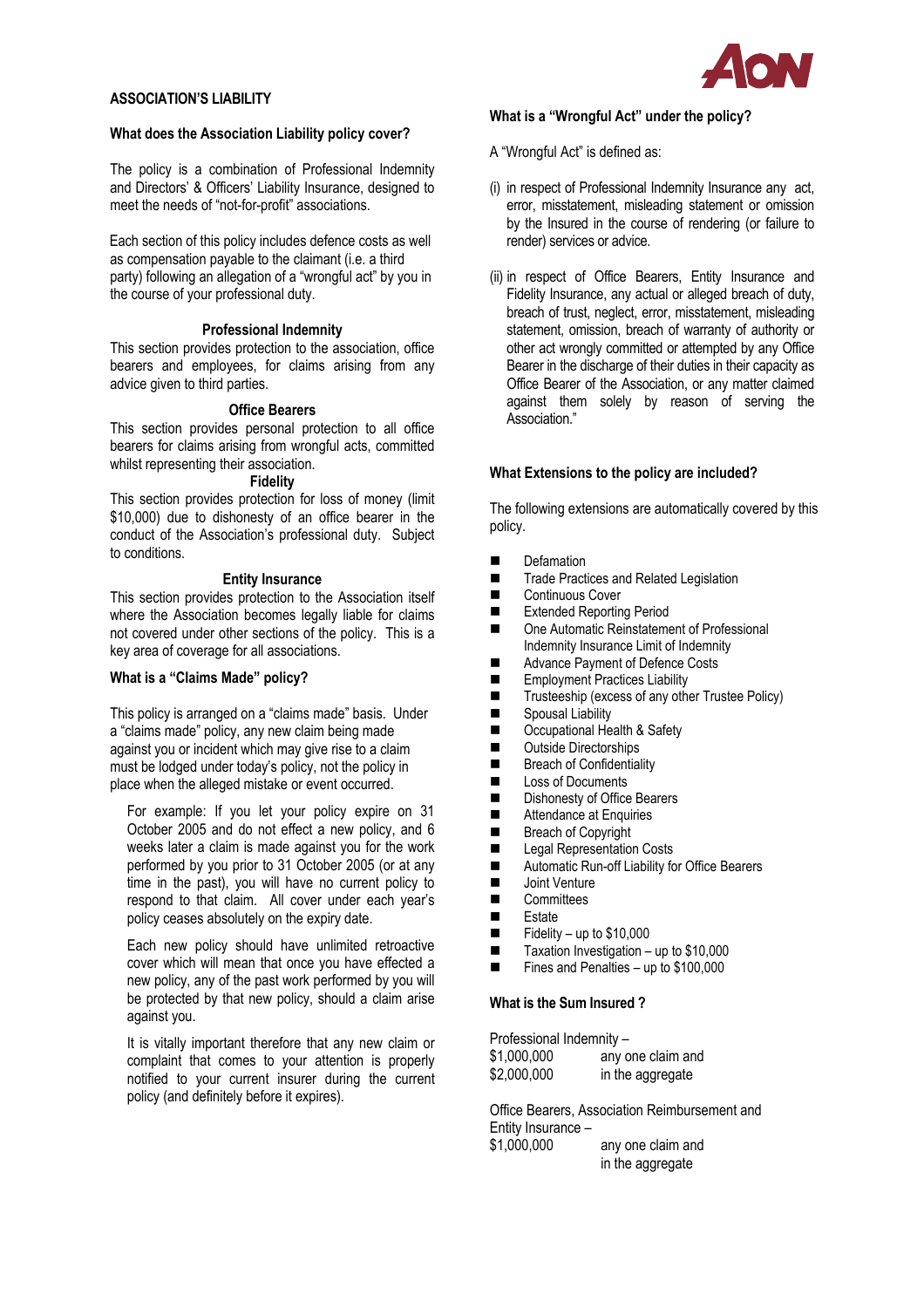

Excess – Professional Indemnity - Nil Office Bearers – Nil Association Reimbursement - Nil Entity Insurance – Nil Fidelity - \$2,000 each and every claim Taxation Investigation - \$2,000 each and every claim

Insurer – CGU Insurance Ltd 60% Vero Insurance Ltd 40%

### **When do I notify a claim/potential claim?**

As soon as you:

- **EXECOME** become aware of a problem which involves a loss or potential loss to a client, regardless of whether or not the client knows yet
- receive a verbal complaint which cannot be easily solved and without expense
- receive a client letter threatening legal action
- receive a solicitor's letter threatening legal action
- receive a Writ/Summons/Subpoena/legal court document.

Contact Aon Risk Services Australia Limited on 1800 806 493 to obtain a claim form.

### **PERSONAL ACCIDENT – VOLUNTARY WORKERS**

### **What does the Policy cover?**

This policy provides cover for voluntary workers whilst engaged in voluntary work including necessary direct travel to and from such voluntary work on behalf of an affiliated club.

Provided always that the policy shall only apply in respect of such work officially organised by and under the control of the affiliated club.

No cover applies for claims arising out of horse riding activities whilst in the capacity of a voluntary worker.

### **What are the age limits of the Policy ?**

5 years to 80 years of age

### **Table of Benefits**

| <b>Section 1</b>           |                    |
|----------------------------|--------------------|
| Part A - Lump Sum Benefits | 50,000<br>S        |
| (Death & Capital as per    |                    |
| attached table)            |                    |
| Part B - Weekly Benefits - | 85% of earnings Up |
| Injury (Temporary Total    | to \$500 per week  |
| Disablement)               |                    |

### **Benefit Period**

A period up to 104 weeks from the date of injury, unless otherwise stated.

### **Excess Period**

No excess is applicable to Lump Sum Benefits or Weekly Benefits Injury unless otherwise shown.

### **Insurer**

ACE Insurance Limited 65% American Home Assurance 35%

### **The following endorsements apply to all Voluntary Workers**

Section 1 Part A is limited to \$10,000 with respect to Insured Persons under the age of 18 years.

### **Non Medicare Medical Expenses**

If during the Period of Insurance an Insured Person suffers from an injury we will pay the Non-Medicare Medical Expenses incurred up to a maximum of \$ 3,000.

Excess \$ 50 each and every claim.

Definitions of Non-Medicare Medical Expenses :-

Non-Medicare Medical Expenses means

(a) expenses incurred within twelve (12) months of sustaining an injury and payable for a maximum of twelve (12) months of sustaining an injury

(b) expenses paid by an Insured Person for Doctor, Physician, Surgeon, Nurse, Physiotherapist, Chiropractor, Osteopath, Hospital and/or Ambulance services for the following treatments:

- Medical
- Surgical
- X-ray
- Chiropractic
- Osteopathic
- Physiotherapy
- Hospitalisation
- Nursing

But excludes

 - Dental treatment, unless such treatment is necessarily required to teeth other than dentures and is caused by the Injury referred to in (a) above and Services for which the Insured is eligible to receive Medicare benefits.

Conditions applying to Non-Medicare Medical Expenses

- Any benefit payable is less recovery made from any Private Health Insurance Fund.
- No benefit is payable in respect of the Medicare gap between payments made by Medicare and charges incurred.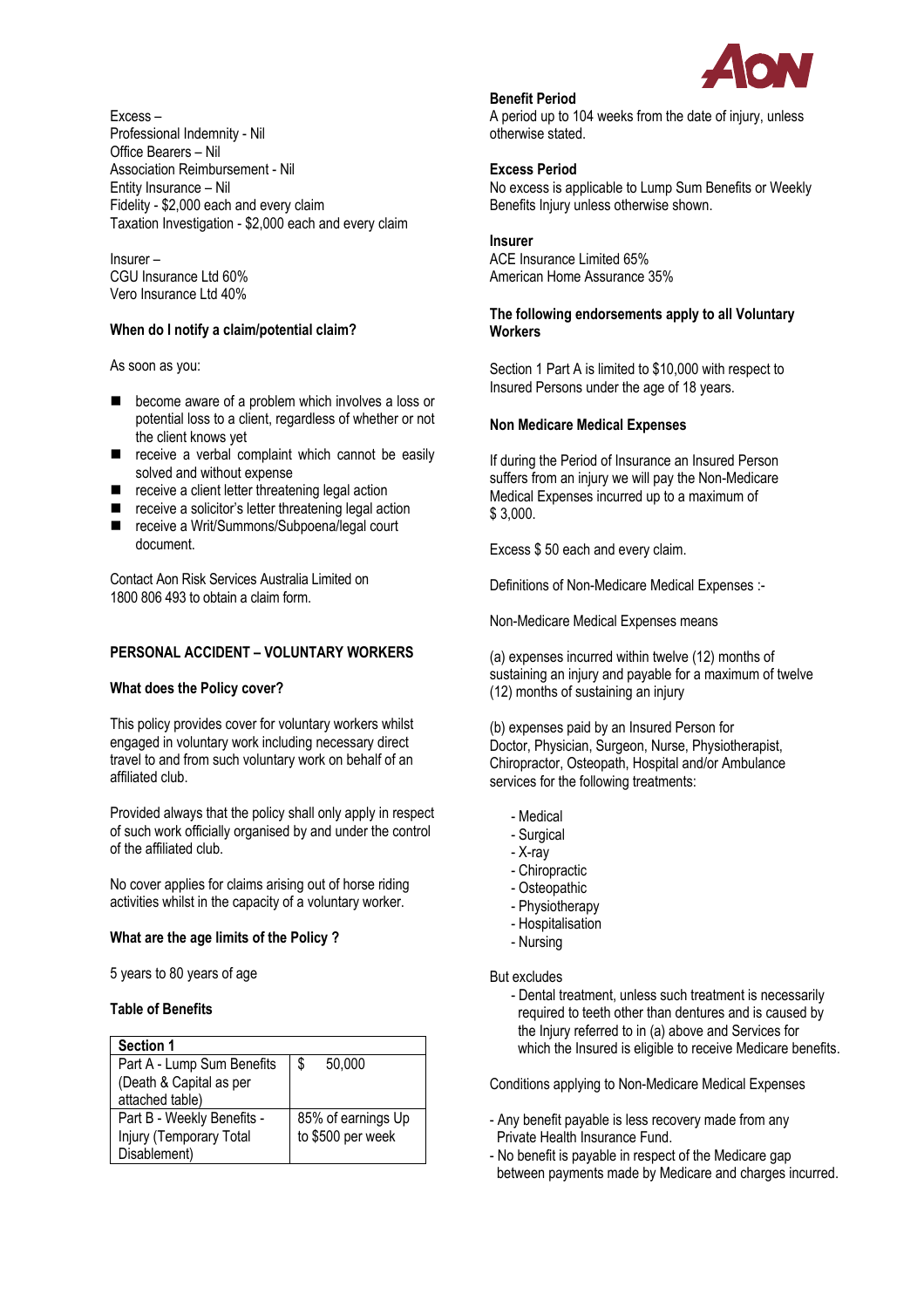### **Funeral Expenses**

It is hereby noted and agreed that where an Insured Person is aged 75 to 80 years and suffers an Accidental Death Section 1 Part A Lump Sum Benefits of this Policy is replaced by the expenses of burial or cremation OR the cost of returning the Insured Person's body or ashes to their country of residence up to a maximum of \$ 5,000.

### **The following Benefits are applicable only to those voluntary workers who are Non-Income Earners.**

### **Student Tutorial Cost**

If during the period of insurance and Insured Person who is a student, suffers from an event described in Section 1 Part B and is unable to attend registered classes, we will pay the cost of reasonably and necessarily incurred home tutorial services as a result of that injury up to \$200 per week payable from the 8th day of treatment by a doctor for an aggregate period not exceeding 26 weeks.

Conditions applying to student tutorial costs

- The Insured person must be registered as a full time student
- Home tutorial services must be carried out by persons other than members of the Insured person's family or other relatives.

### **Emergency Home Help Clause**

If during the period of insurance an Insured Person who is retired, unemployed or not in receipt of a salary suffers from an Event described in Section 1 - Part B and is unable to carry out Domestic Duties, we will pay for the cost of reasonably and necessarily incurred domestic duties expenses as a result of that injury up to \$200 per week payable from the 8th day of treatment by a doctor for an aggregate period not exceeding 26 weeks.

Definitions of Emergency Home Help

Domestic Duties means the usual and ordinary domestic duties undertaken by someone as a homemaker and could include child-minding and home help services.

Conditions applying to Emergency Home Help

- Child-minding services and domestic help must be carried out by persons other than members of the Insured Person's family or other relatives or persons permanently living with the Insured Person.
- Child-minding services and domestic help is certified by a doctor as being necessary for the recovery of the Insured Person.

### **Out of Pocket Expenses**

It is hereby declared and agreed that should an Insured Person be a non-income earner, the benefit under Section 1 Part B - weekly benefits – injury is limited to \$100 per week payable upon receipts furnished by the Insured for such expenses attributable directly to such disablement to a maximum of \$1,000.

### **Table of Benefits**

### **Section 1 – Part A Lump Sum Benefits**

| THE EVENTS                                                                             | THE BENEFIT                                                              |
|----------------------------------------------------------------------------------------|--------------------------------------------------------------------------|
| Injury resulting directly in the following<br>Event(s), which occur within twelve (12) | Being a percentage of the amount<br>shown in the Schedule against Part A |
| months of the date of the Injury:                                                      | - Lump Sum Benefits for each insured                                     |
|                                                                                        | person                                                                   |
| 1. Accidental Death                                                                    | 100%                                                                     |
| 2. Permanent Total Disablement                                                         | 100%                                                                     |
| 3. Paraplegia or Quadriplegia                                                          | 100%                                                                     |
| 4. Loss of sight of both eyes                                                          | 100%                                                                     |
| 5. Loss of sight of one eye                                                            | 100%                                                                     |
| 6. Loss of use of two Limbs                                                            | 100%                                                                     |
| 7. Loss of use of one Limb                                                             | 100%                                                                     |
| 8. Permanent and incurable insanity                                                    | 100%                                                                     |
| 9. Loss of hearing in:-                                                                |                                                                          |
| (a) both ears                                                                          | 100%                                                                     |
| (b) one ear                                                                            | 20%                                                                      |
| 10. Permanent Loss of use of four Fingers and                                          | 75%                                                                      |
| Thumb of either Hand                                                                   |                                                                          |
| 11. Permanent Loss of the lens of one eye                                              | 60%                                                                      |
| 12. Third degree burns and/or resultant                                                | 50%                                                                      |
| disfigurement which covers more than 40% of                                            |                                                                          |
| the entire external body                                                               |                                                                          |
| 13. Permanent Loss of use of four Fingers of                                           | 40%                                                                      |
| either Hand                                                                            |                                                                          |
| 14. Permanent Loss of use of one Thumb of                                              |                                                                          |
| either Hand:-                                                                          |                                                                          |
| (a) both joints                                                                        | 30%                                                                      |
| (b) one joint                                                                          | 15%                                                                      |
| 15. Permanent Loss of use of Fingers of either                                         |                                                                          |
| Hand:-                                                                                 |                                                                          |
| (a) three joints                                                                       | 15%                                                                      |
| (b) two joints                                                                         | 10%                                                                      |
| (c) one joint                                                                          | 5%                                                                       |
| 16. Permanent Loss of use of Toes of either                                            |                                                                          |
| Foot:-                                                                                 |                                                                          |
| (a) all - one Foot                                                                     | 15%                                                                      |
| (b) great - both joints                                                                | 5%                                                                       |
| (c) great - one joint                                                                  | 3%                                                                       |
| (d) other than great - each Toe<br>17. Fractured leg or patella with established       | 1%<br>10%                                                                |
|                                                                                        |                                                                          |
| non-union<br>18. Shortening of leg by at least 5 cm                                    | 7.5%                                                                     |
| 19. Permanent Partial Disablement not                                                  | Such percentage of amount as We in                                       |
| otherwise provided for under Events 5 to 18                                            | Our absolute discretion shall                                            |
| inclusive.                                                                             | determine and being in Our opinion                                       |
|                                                                                        | not inconsistent with the benefits                                       |
|                                                                                        | provided under Events 5 to 18                                            |
|                                                                                        | inclusive. Event 19 is limited to a                                      |
|                                                                                        | maximum of 75% of the amount                                             |
|                                                                                        | shown in the Schedule against Part A                                     |
|                                                                                        | - Lump Sum Benefits.                                                     |

### **Section 1 – Part B Weekly Benefit – Injury**

| 25. Temporary Total Disablement   | During such disablement, the Weekly<br>Benefit shown on the Schedule<br>against Part B Weekly Benefits -<br>Injury, but not Exceeding the Salary of<br>the Insured Person. |
|-----------------------------------|----------------------------------------------------------------------------------------------------------------------------------------------------------------------------|
| 26. Temporary Partial Disablement | 25% of the amount payable for Event<br>25.                                                                                                                                 |

**These notes provide a summary of the various policies for information purposes only. These policies are at all times subject to the Terms and Conditions of the Master Policies.** 

### **What do I do in the event of a claim ?**

Contact Aon Risk Services Australia Limited on 1800 806 493 to obtain a claim form.